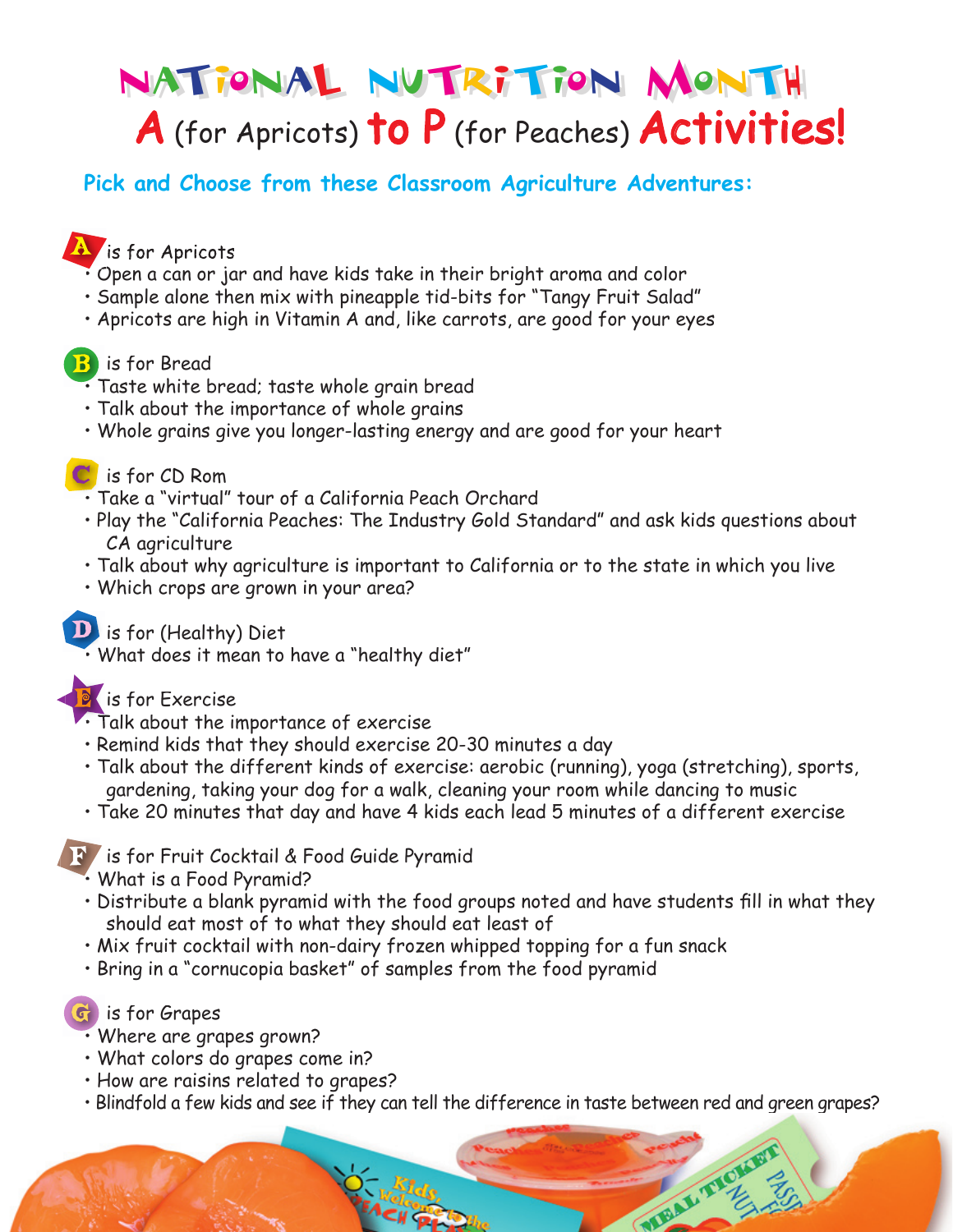## **if J** is for "Heart-Healthy" Activities

- What is a heart-healthy activity? Playing sports? Watching TV? Sleeping? Walking?
- Have students try a different heart-healthy activity each afternoon and share about it the next morning
- Create a heart-happy chart with heart stickers that monitor each student's progress

#### $\mathbf{I}$  is for Ice Cream! & Ice Cream Socials!

- How is ice cream made?
- What is ice cream made from?
- Why is it important for our bodies to have calcium?
- What other foods have calcium?

#### is for James and the Giant Peach & Jumping Jacks

- Read the story
- Serve canned peach slices
- Use the energy from the fruit to do some jumping jacks

**is for Kids and Kickball** 

- Divide the class into two teams: apples and peaches
- The winning team gets to decide the "healthy snack" for the class

### Lis for Labeling

- Bring in several cans, packages and look at the labels
- What do the front labels tell us?
- What do the back labels tell us?
- What's the ingredient listing?
- What are "good" ingredients and what are "bad" ingredients?

#### **VI** is for Maze & Milk

- Take a healthy milk break and have kids play the peach maze game
- Review the importance of calcium
- Remind kids where to look on product labels to see if their food/snack has calcium

#### **U** is for Nutrition Definition

- A review on "what is" good nutrition
- What are nutritious foods
- Have a contest to see how many nutritious foods each child can eat in a week

MELL TH

• Create "Nutrition Stars" on a chart in your classroom